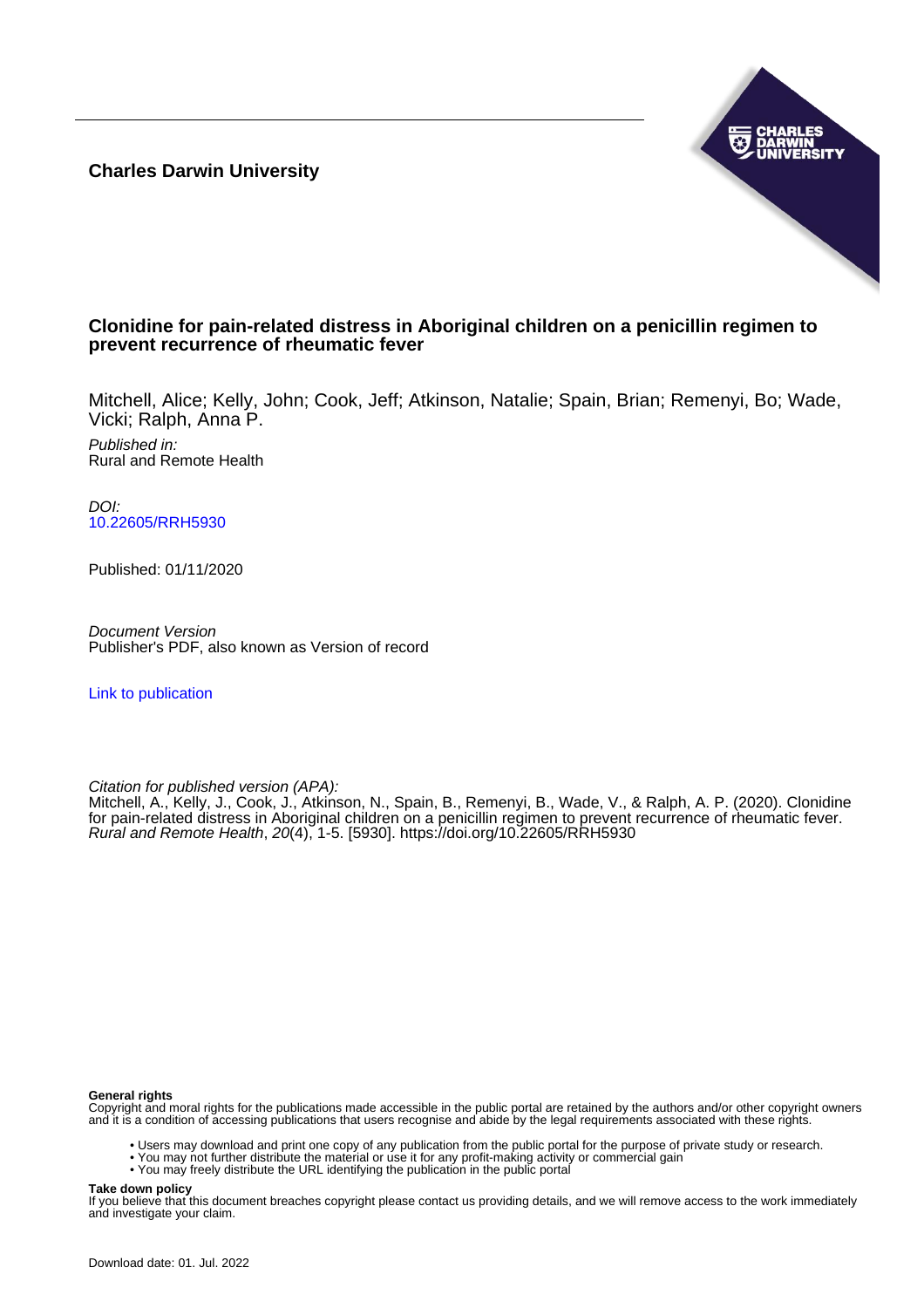

# CLINICAL CASE REPORT

# Clonidine for pain-related distress in Aboriginal children on a penicillin regimen to prevent recurrence of rheumatic fever

## AUTHORS

Alice Mitchell<sup>1</sup> PhD, Post-doctoral Researcher \*

John Kelly<sup>2</sup> FRACP, General Practitioner/Physician

Jeff Cook<sup>3</sup> Graduate Diploma Health Management, Manager

Natalie Atkinson<sup>4</sup> Graduate Certificate Paediatric Critical Care, Registered Nurse

Brian Spain<sup>5</sup> FANZCA, Director of Anaesthesia

Bo Remenyi<sup>6</sup> MBBS, FRACP, PhD, Paediatric Cardiologist

Vicki Wade<sup>7</sup> Master of Health Science – Nursing, Senior Cultural Advisor RHD-Australia

Anna P Ralph<sup>8</sup> PhD, Co-Director RHDAustralia, Division Leader, Global and Tropical Health, Staff Specialist in Infectious Diseases and General Medicine

## **CORRESPONDENCE**

\*Dr Alice Mitchell alice.mitchell@menzies.edu.au

## AFFILIATIONS

<sup>1, 6, 7</sup> Menzies School of Health Research, Charles Darwin University, Tiwi, NT 0810, Australia

<sup>2, 3, 4</sup> Laynhapuy Health Service, Yirrkala, NT 0880, Australia

<sup>5</sup> Royal Darwin Hospital, Tiwi, NT 0810, Australia

8 Menzies School of Health Research, Charles Darwin University, Tiwi, NT 0810, Australia and Royal Darwin Hospital, Tiwi, NT 0810, Australia

PUBLISHED 5 November 2020 Volume 20 Issue 4

**HISTORY** 

RECEIVED: 10 March 2020

REVISED: 10 August 2020

ACCEPTED: 19 September 2020

## CITATION

Mitchell A, Kelly J, Cook J, Atkinson N, Spain B, Remenyi B, Wade V, Ralph AP. Clonidine for pain-related distress in Aboriginal children on a penicillin regimen to prevent recurrence of rheumatic fever. Rural and Remote Health 2020; 20: 5930. https://doi.org/10.22605 /RRH5930

This work is licensed under a Creative Commons Attribution 4.0 International Licence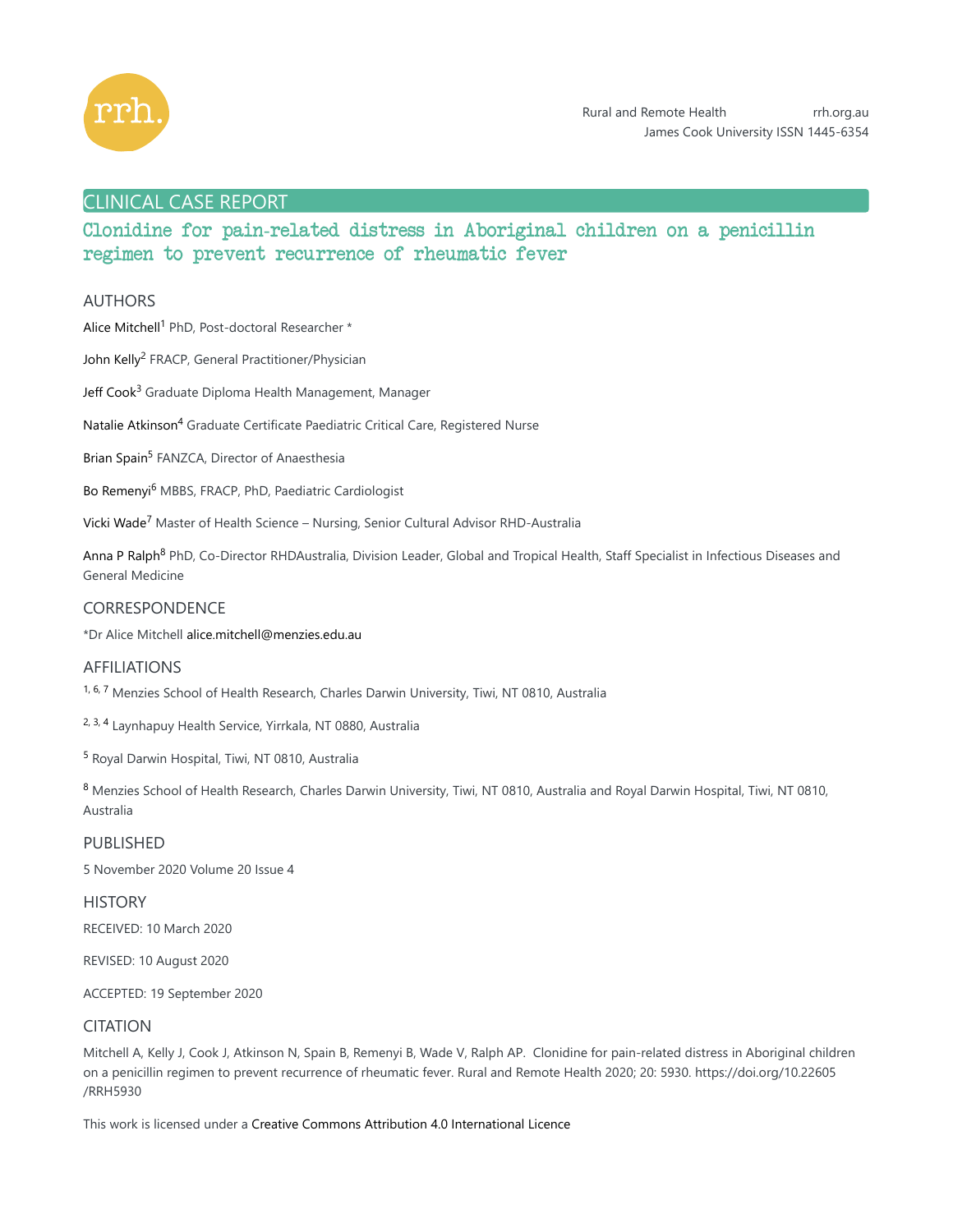# ABSTRACT:

**Context:** Indigenous children and adolescents in Australia and globally bear the burden of acute rheumatic fever (ARF). It has been virtually eliminated in well-resourced, developed settings. ARF is an autoimmune response to infection with group A *Streptococcus*. The mainstay of management is long-acting intramuscular penicillin injections to prevent recurrence of ARF and development of rheumatic heart disease (RHD), comprising valvular pathology and attendant complications. In Australia, penicillin injections are currently prescribed every 28 days for 5–10 years after diagnosis of ARF, depending on cardiac involvement. Adherence to this regimen reduces ARF recurrences and RHD progression. 'Days at risk' of ARF recurrence are calculated as the number of days after day 28 that an injection is not received.

Adherence to the injection schedule has been reported as difficult in most global locations due to the painful nature of the injections, the long timeframes of the prescription, young age of patients, access problems and costs in some locations. The newly updated Australian guideline on the prevention, diagnosis and management of ARF and RHD has a chapter dedicated to secondary prophylaxis. This chapter takes into account cultural considerations and advises on ways to minimise pain and distress of injections in children such as pain gate strategies, distraction techniques and concurrent injection of local anaesthetic. **Issues**: Some children continue to find the injection regimen

traumatising despite strategies to reduce pain and fear. Clinicians providing the injections to children also find the injecting episodes distressing if pain is not effectively minimised.

An Aboriginal Community Controlled Health Service in a remote

setting in northern Australia addressed the issue of severe trauma of injection episodes experienced by an Aboriginal boy aged 7 years. Usual strategies were not effective, so advice was sought from an expert anaesthetist at a tertiary hospital. As a result, oral clonidine 3 µg/kg was trialled 45 minutes prior to the penicillin injection. Procedural coaching and monitoring protocols specific to administration of clonidine in children under their care were created by the health service. The initial dose of clonidine was delivered with the child as an inpatient.

Lessons learned: Clonidine was successful in reducing pain related distress and facilitating adherence to the penicillin regimen. Subsequent doses were delivered and monitored in a remote setting by nurses. After 18 months, the boy no longer required clonidine due to his increased coping capacity. A second child was recognised with similar trauma and has been taking clonidine for pre-procedural sedation for 6 months with good effect and no adverse effects. An additional child was similarly prescribed clonidine without success. Failure in that instance was attributed to lack of procedural coaching and receiving the initial dose of clonidine in an emergency department in hurried circumstances. Individualised child-focused and culturally appropriate care in remote settings is feasible: in this instance team planning for use of clonidine and procedural coaching when other measures have failed. However, for children with RHD, or other comorbidities, advice from the child's treating cardiologist is required prior to prescribing clonidine due to possible adverse consequences. These include hypotension and atrioventricular block, which could lead to haemodynamic compromise in the setting of moderate to severe RHD.

## Keywords:

acute rheumatic fever, Australia, clonidine, needle phobia, penicillin, procedural coaching, repeated painful procedure, rheumatic heart disease, secondary prophylaxis.

# FULL ARTICLE:

### **Context**

Acute rheumatic fever (ARF) and its sequela, rheumatic heart disease (RHD), are prevalent among Australian Aboriginal people, with the most common ages of ARF acquisition being between 5 years and 14 years<sup>1</sup>. The mainstay of medical management in Australia for a confirmed or probable case of ARF is a regimen of long-acting benzathine benzylpenicillin G (BPG) injections. Oral penicillin has been shown to be inadequate as secondary prophylaxis in this instance<sup>2</sup>. The Australian guideline currently recommends that the regimen is continued for 5–10 years after the last known episode of ARF, depending on cardiac involvement, or until the person reaches the age of 21 years, whichever is longer<sup>3</sup>. The long-term nature of this management is due to the high risk of reinfection with group A *Streptococcus* in northern Australia. BPG injections are given at no later than 28-day intervals to maximise protective serum levels of benzathine penicillin. 'Days at risk' of recurrence are calculated as the number of days after day 28 that an injection is not received and the person is therefore susceptible to ARF<sup>4</sup>. Some children are prescribed a 21-day

regimen if an ARF recurrence occurs on the 28-day regimen.

Physiological pain of the injections is assumed to be caused by high viscosity and the large volume of medication injected. Children who are prescribed the regimen face a long-term 'repeated painful procedure'. Online guidelines from the Royal Children's Hospital in Melbourne state that for procedural pain 'it is often difficult to distinguish between pain, fear and anxiety', therefore 'the combination is often referred to globally as pain related distress'<sup>5</sup>. ARF is most often diagnosed in children, therefore managing pain related distress of the injections is a central component for care. Thoughtful attention to care plans with reference to strategies in the Australian guideline mean that individual patient management can be of high quality<sup>6</sup>. As most patients on the regimen in northern Australia are Aboriginal, with many having English as a second language, non-Aboriginal clinicians' cultural understanding and health communication is a further requisite for good care.

## *Background*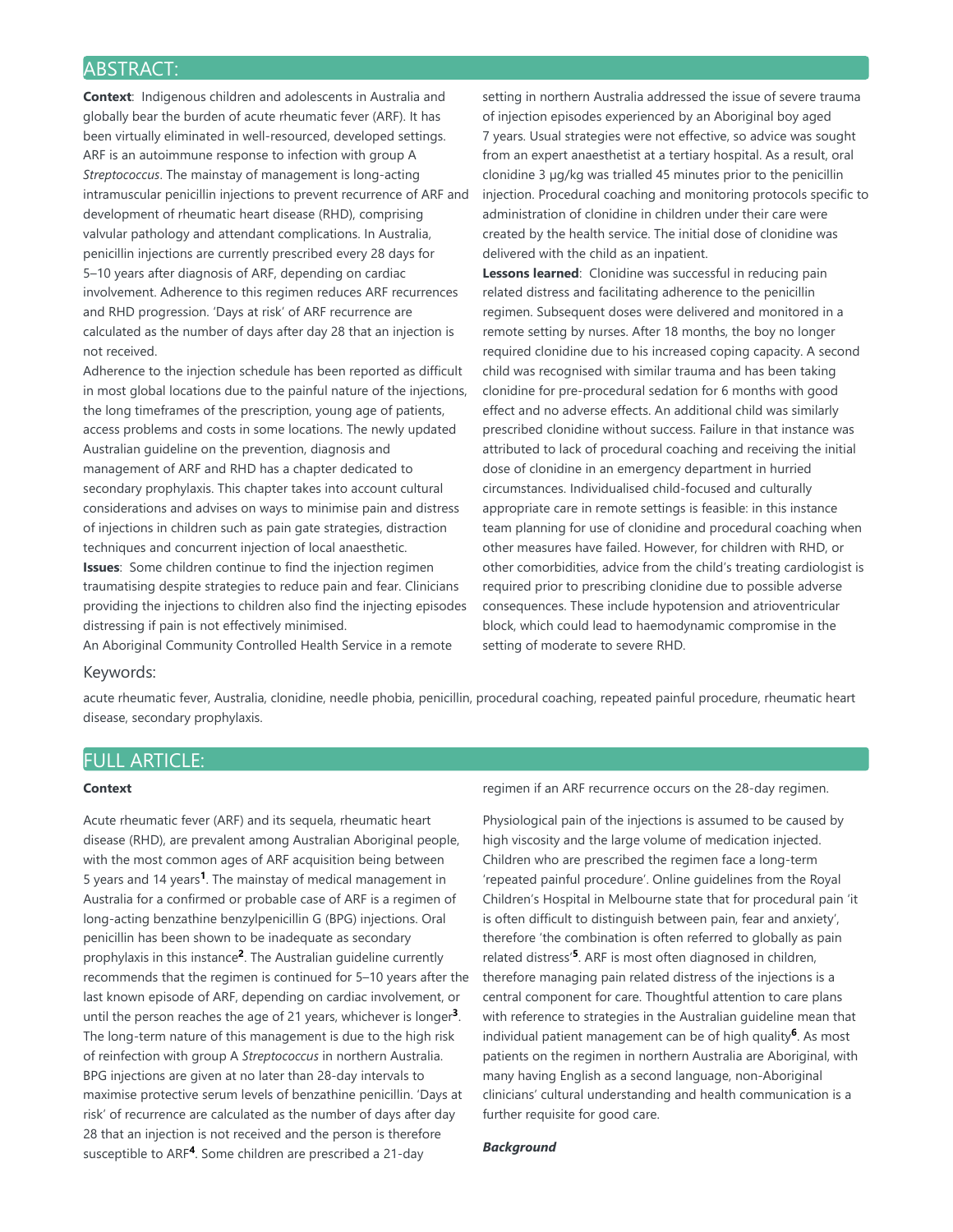Laynhapuy Health Service is part of an Aboriginal Corporation initiated in 1985 with a vision to support Aboriginal clans living on their custodial lands, called homelands. The service provides health care for 20 very remote small homelands in Arnhem Land covering an area of 6500 km<sup>2</sup>. The health team includes an offsite general practitioner (GP) with additional qualification as a physician, one onsite, part-time GP, a long-term nurse-manager, two GP trainees, six nurses and 11 Yolngu (local Aboriginal) community health workers who reside onsite in homelands. Continuous and rotating health outreach by clinicians to the homelands is organised at weekly team meetings. Priority is given for homeland outreach where patients are due BPG injections to facilitate the 28-day penicillin schedule, along with other time-critical medical needs. At the end of 2019, Laynhapuy Health Service was managing 43 cases of ARF with regular penicillin injections.

#### **Issues**

#### *Children experiencing severe needle phobia*

The first case is an Aboriginal boy aged 7 years living in a homeland 114 km from the health service office, a 2-hour drive on an unsealed road. He had an unremarkable general medical history with normal growth data and full immunisation. He was diagnosed with probable ARF in August 2017 after presenting to the local health clinic with polyarthralgia involving both ankles, limp and diarrhoea. There was no history of fevers, sore throat or chorea but a history of recent skin sores. Examination of the heart, joints, skin and subcutaneous tissues was normal including no audible murmur. Vital signs were normal including temperature. Weight was 38.5 kg. ECG was normal but 2 weeks later revealed a prolonged PR interval that subsequently resolved. An echocardiogram was normal. The anti-streptolysin O titre was 420 U/mL and anti-DNase B titre 600 U/mL (upper limits of normal for his age 276 U/mL and 499 U/mL respectively)<sup>3</sup> and C-reactive protein 15 mg/L (level required to fulfil Jones criteria in high risk settings is ≥30 mg/L)<sup>7</sup>.

The boy was hospitalised as per the Australian guideline for suspected ARF to facilitate diagnosis. His symptoms met the revised Jones criteria for a diagnosis of probable ARF in a high-risk population<sup>3,7</sup>: one major criterion (polyarthritis) and one minor (first degree heart block) plus evidence of streptococcal infection. He was commenced on BPG (1 200 000 units (900 mg) for >20 kg child) by intramuscular injection once every 28 days, which will be required until age 21 years (for a total of 14 years) according to the guideline<sup>3</sup> to prevent ARF recurrence and development of RHD.

The boy experienced severe distress with the injection regimen such as crying out for help. His distressed responses continued despite use of recommended strategies: pressure to injection site, ice to the site, use of a vibrating icepack (Buzzy®) rewards-based therapy, talking calmly, including other family members in his care, and at times use of concurrent local anaesthetic. Additionally, he experienced buttock pain the day following the injection, which was not relieved by oral paracetamol. His continued needle phobia and high distress in turn distressed his parents, the community

health workers and nurses.

The Laynhapuy clinical team discussed the boy's case to determine availability of further options. Although all recommended strategies were being used to alleviate the boy's severe distress, they were concerned as a group that it was not adequate in this instance. In a collegial approach, the team discussed analgesia commonly used to manage strong pain and/or severe distress in hospitalised children (such as ketamine, nasal midazolam or fentanyl and nitrous oxide) and considered how the remoteness of their practice impacted potential use of such pharmacological interventions. The boy's family were also keen to try something new to address the severe trauma.

The director of anaesthesia in the tertiary referral hospital (Darwin) was contacted for advice. The recommendation of oral clonidine was made as a safe and effective option for children experiencing procedural trauma. Oral clonidine is an alpha-2 adrenergic receptor agonist with broad cardiovascular and central nervous system effects in children and adults, including analgesia and sedation. Clonidine produces sedation by decreasing sympathetic nervous system activity and the level of arousal due to activation of central nervous system alpha-2 receptors. The result is 'a calm patient who can be easily aroused to full consciousness'<sup>8</sup>. Use of clonidine has not been reported in primary healthcare settings locally or internationally for children prescribed the BPG regimen; however, it is increasingly used as an adjunct in anaesthesia and to reduce postoperative pain in children<sup>9,10</sup> as well as with good effect for a range of other conditions such as sleep and behavioural disorders<sup>11</sup> and secondary dystonia<sup>12</sup>.

Under guidance of the director of anaesthesia, a starting dose of 3 µg/kg given 45 minutes prior to the penicillin injection and a 2-hour observation time was planned. A dose of ibuprofen 10 mg/kg was recommended to be given concurrently to assist with muscular pain post-procedure. If the child was stable and rousable after 2 hours and awake enough to protect the airway, then they could be discharged home. The health team decided to commence the first dose of clonidine with the boy as an inpatient in the regional hospital in January 2018. The starting does was just under 3 µg/kg (100 µg for child weighing 38.5 kg) along with oral ibuprofen and paracetamol. These were given 45 minutes prior to the penicillin injection. The episode was assessed as successful: the boy declined to have the injection in the buttock but accepted the thigh. He watched the needle throughout the procedure. Blood pressure, respiratory rate, level of consciousness and emotional state were monitored for 3 hours with no adverse events being recorded.

The next phase was to deliver the new strategy in the remote homeland setting with no doctor present and the clonidine being administered by experienced nurses. The nursing team created a procedural counselling protocol specifically for use with the clonidine strategy (Box 1). This comprises six elements as sourced from the Royal Children's Hospital, Melbourne clinical nursing guideline for procedural pain management<sup>5</sup>.

The homeland dose of clonidine was reported to cause mild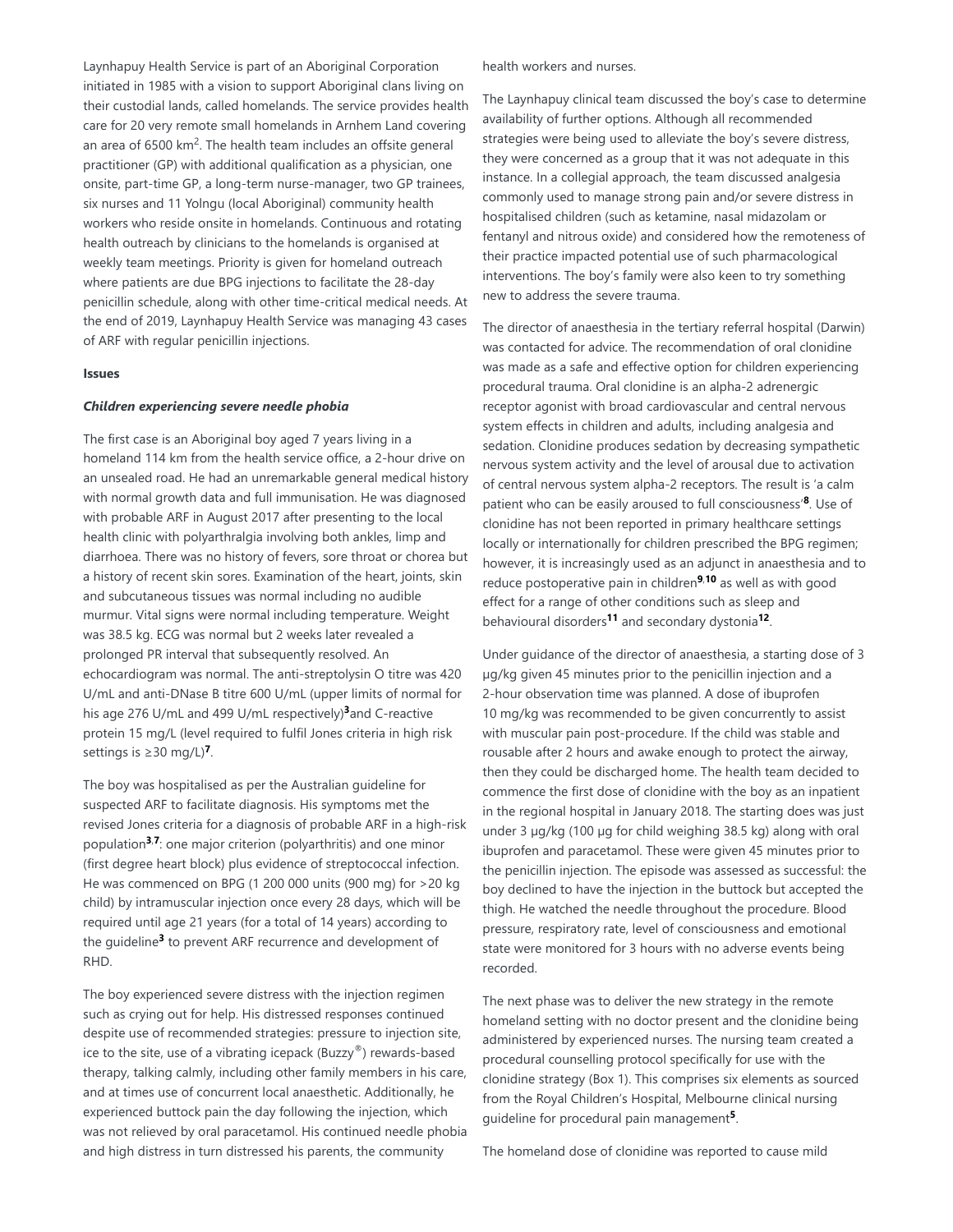sedation with relief of the boy's anticipatory anxiety; he was calm prior to and during the injection. Sedation was no longer evident with repeated dosing. Anxiety was greatly reduced in the boy although he continued to show overt signs of emotional relief post-injection. Six months into the new clonidine strategy, the boy had just one 'day at risk' compared with 4 days at risk prior to the strategy. 'Days at risk' of recurrent streptococcal infection/ARF are counted as every day after day 28 that a BPG dose is not administered<sup>4</sup>. After 18 months on the strategy, clonidine was ceased due to the boy's decreased fear and anxiety around injections. He continues to cope well with the regular injections with good adherence: in the 12-month period after ceasing clonidine, 4 days at risk were recorded, attributed to patient movements over the school holiday period rather than to fear of

needles.

Two other children aged 9 years and 8 years on the BPG injection regimen were subsequently diagnosed with pain related distress and were commenced on the clonidine strategy. The second child commenced the clonidine strategy in the local clinic rather than in hospital and at the time of writing had been receiving clonidine for 6 months with effective reduction in anxiety, no adverse effects and complete adherence to the penicillin regimen. The third case to commence the strategy was unsuccessful. This failure was attributed to starting clonidine in the emergency department of the regional hospital in rushed circumstances without procedural counselling. This third child has temporarily stopped the penicillin regimen (with oral penicillin substitution in the interim) and will recommence as soon as feasible with a new injection care plan.



## **Box 1: Procedural counselling protocol specifically for use with clonidine strategy for long-acting benzathine benzylpenicillin G administration.**

### *Health service protocol and new Australian guideline*

apparent:

In consultation with the director of anaesthesia, the health service completed an in-house protocol for prescription and administration of clonidine in cases of pain related distress in children on the penicillin regimen. Administration of clonidine in this health service is typically carried out by two nurses, or one nurse and one Aboriginal health practitioner, who are trained in paediatric basic life support, in the absence of a doctor. Monitoring was consistent with the Australian safe practice for administration of sedation<sup>13</sup>. The children in this case study had probable and definite ARF with no cardiac damage.

Due to insights gained from this case study, authors were invited to contribute to the third edition of the Australian guideline for prevention, diagnosis and management of acute rheumatic fever and rheumatic heart disease published online in February 2020<sup>3</sup>. We refer readers to chapter 10 of the guideline and pages 179 and 180 specifically on clonidine use for BPG injections. The new guideline alerts practitioners to possible adverse effects of clonidine, which include hypotension and atrioventricular block, necessitating discussion with the child's specialist in cases of RHD prior to prescribing clonidine.

## **Lessons learned**

In determining what enabled improved and effective care for the children experiencing procedural trauma associated with regular painful injections in a very remote setting, several factors are